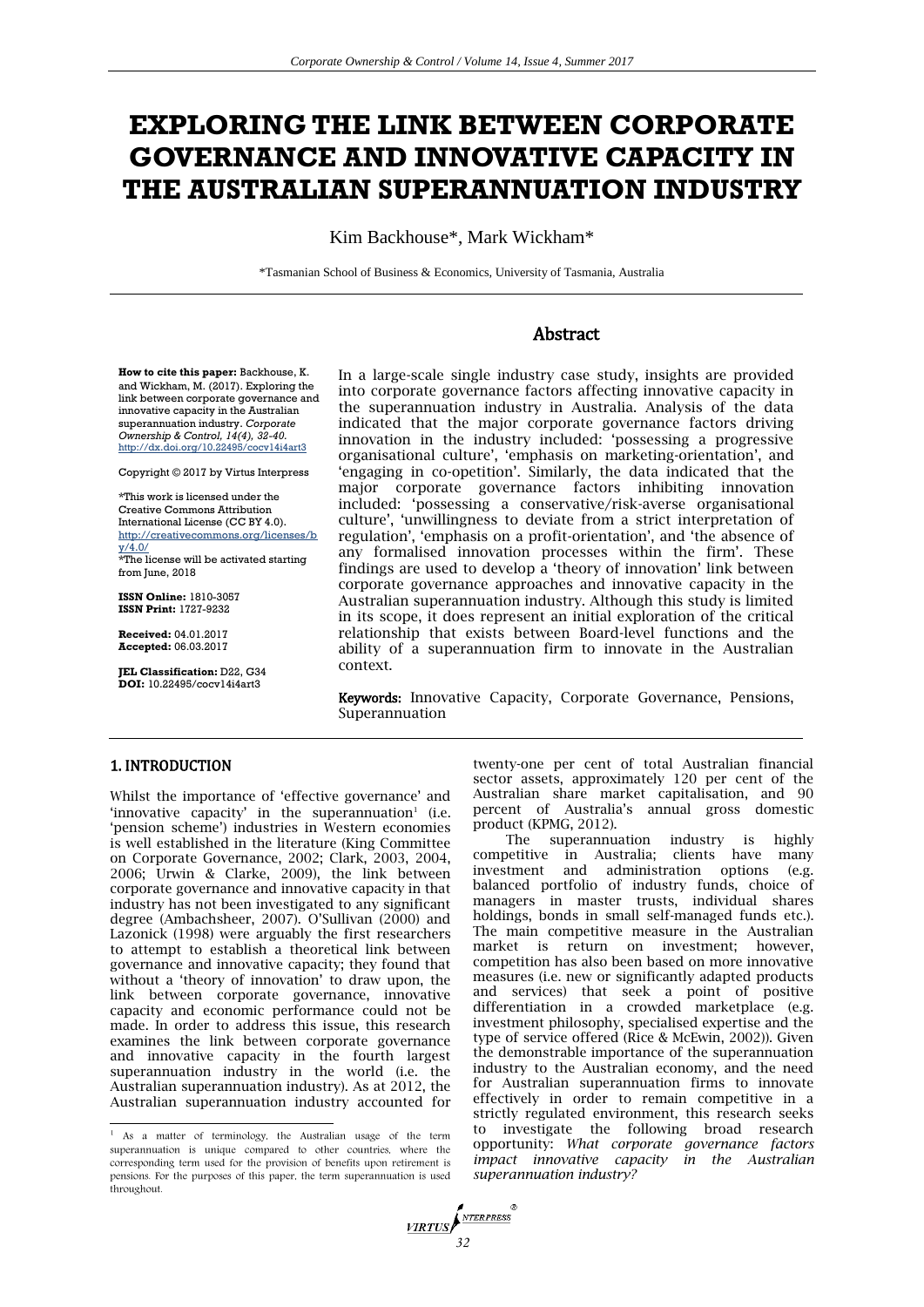### 2. LITERATURE REVIEW

In order to address this important research opportunity, it was necessary to examine the manner in which the three dominant theories of corporate governance (i.e. 'Agency', 'Stakeholder', and 'Stewardship' theories) conceptualised the link between effective governance and innovative capacity. After reviewing the three theories, however, it became apparent that each remained silent about how the requirements of developmental, organisational and strategic resource allocation impacted on a corporation's innovative capacity. From an Agency Theory perspective, for example, adequate monitoring or control mechanisms need to be established to protect the principals' (i.e. the members of any superannuation fund) from managerial conflicts of interest – the so-called 'agency costs' of modern capitalism (Fama & Jensen, 1985). O'Sullivan (2000) points out that the empirical problems of Agency Theory are rooted in its tenets; far from providing an analysis of the relationship between corporate resources and innovation, it makes no attempt to deal with innovation and its implications for resource allocation. She further contends that "…financial economists make no attempt to deal with innovation and its implications for resource allocation" (2000, p. 89).

Similarly, the Stakeholder Theory of corporate governance is based on the notion that there are many groups in society besides owners and employees to whom the corporation is responsible (Blair, 2004). Blair (2004) contends that the corporate governance should recognise the central importance of investment in human assets to the success of the organisation and the prosperity of the economy. Wang, Dewhirst and Dudley (1992) considered that this theory can best explain how members of the governing board think about the interests of corporate constituencies and therefore how organisations are actually managed. Stakeholder Theory has been used to describe the nature of the firm and the way managers think about managing (Brenner & Molander, 1977), how board members think about the interests of corporate constituencies (Wang, Dewhirst & Dudley, 1992) and how corporations are actually managed. In summary, this theory offers a different perspective of corporate governance that provides useful insights for theoretical development for the platform of corporate governance, yet it is silent on the issue of resource allocation and any possible link with innovation within the organisation.

Stewardship Theory of corporate governance is underpinned by the assumption that managers are inherently trustworthy individuals who will, by default, be 'good stewards' of corporate resources under their control (Donaldson & Davis, 1994; Donaldson, 1990). The theory contends that superior corporate performance will be most strongly linked to the action of a majority of directors as they work to maximise profit for their shareholders. The reasoning behind this is that directors understand the business they govern better than independent directors and so can make better decisions (Donaldson & Davis, 1994; Donaldson, 1990). Stewardship Theory requires formal board structures that empower managers through structures that integrate decision management with decision control (Davis, Schoorman & Donaldson*,*

1997). The theory posits that non-executive directors do not always have the expertise and inside knowledge of executive directors to effectively contribute to strategic decision-making. Whereas, executive directors offer direct working knowledge and experience (Kesner & Johnson, 1990). Arguably, boards are likely to be better informed about the sources of uncertainty and the potential returns stemming from innovative projects. According to Donaldson (1990), there is no motivational problem or non-alignment of interest between management and ownership, and the governing board will be responsible mainly for the setting of strategies for the organisation. This theory is not without criticism; for example, Tricker (1994, p. 56) notes that the Stewardship Theory "…ignores the dynamics of boards, interpersonal perceptions of roles and the effect of board leadership". Donaldson's (1990) view is important with respect to contemporary leadership practices for the requirement of the CEO and the board of directors or trustees in an overall corporate governance framework. In relation to the relationship between corporate governance and innovation, Stewardship Theory remains similarly silent and presents no implications for resource allocation within a corporate governance framework in this regard.

Given the silence that each of the three dominant theories on the relationship between corporate governance and innovation, there is a need to locate a more appropriate theoretical framework for the purposes of addressing the broad research opportunity. The Managerial-Control perspective of strategic management advanced by Porter (1996) was deemed appropriate for this purpose, as it recognises the integral role that managers play in corporate resource allocation. Akin with Agency Theory, the Managerial-Control perspective views managers as agents of shareholders; however, it recognises the need for managers to make innovative investments if their enterprise is to achieve sustained competitive advantages. The Managerial-Control perspective argues for managerial autonomy in setting and implementing investment strategy and looks to wealthy shareholders (i.e. superannuation funds) to become "patient capitalists" - that is, to provide their managers with the control over the financial resources needed for innovative investment strategies. Unlike the dominant theories described above, therefore, this perspective includes the concept of 'innovation' as a central issue to its concept of resource allocation within the corporate governance framework. The advocates of the Managerial-Control perspective recognise that the competitive success of the organisation depends on economic and cultural investment in innovation, which among other things, involves specialised inhouse knowledge, time and financial commitment. The difficulty with this perspective, as O'Sullivan (2000) points out, is that there is no systematic explanation of the conditions under which managers will make investments that promote innovation and those under which such investments will not be made. In order to address the broad research opportunity, whilst simultaneously addressing the shortcoming of Porter's (1996) Managerial-Control perspective in the superannuation industry context, this study poses the following specific research questions:

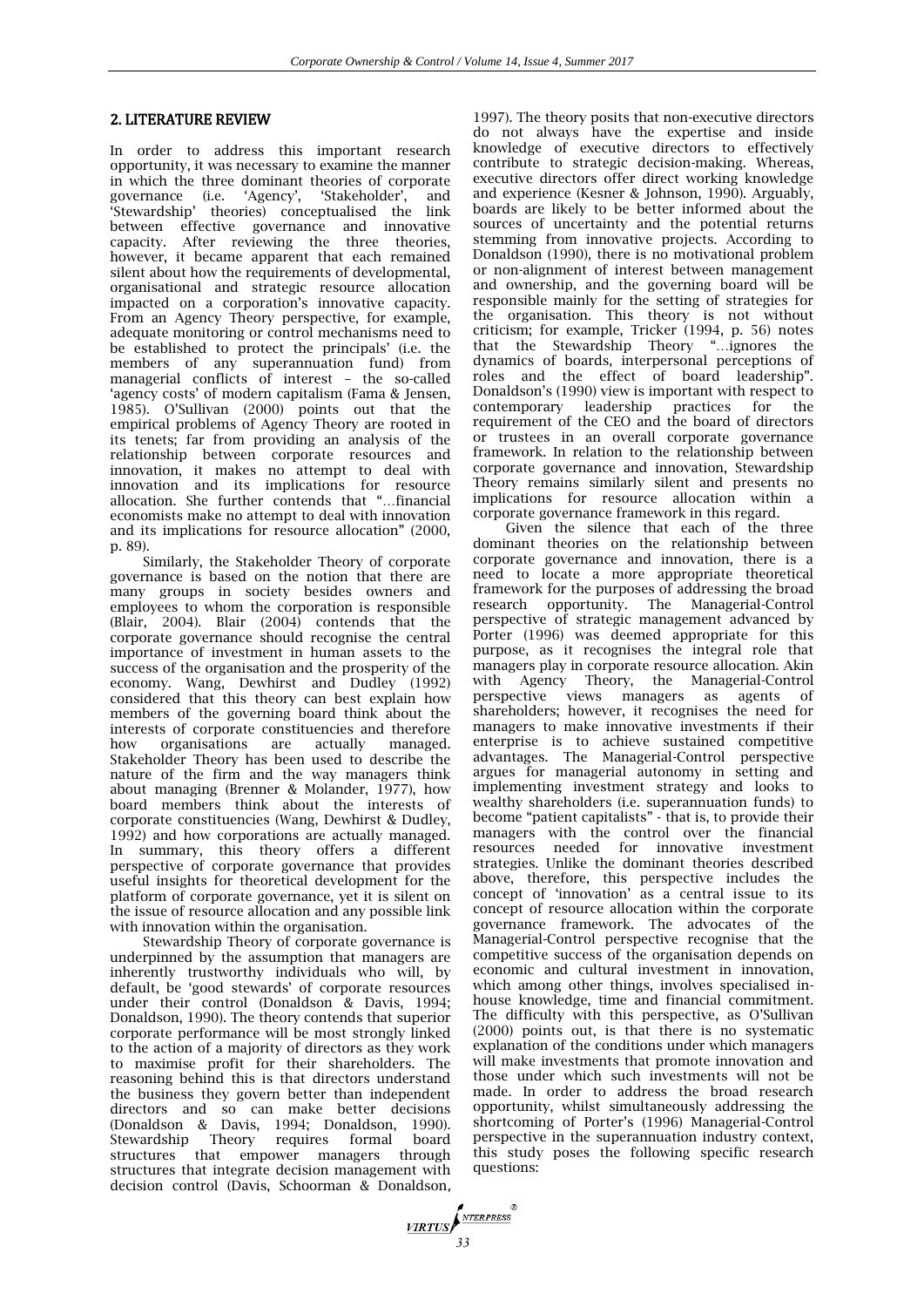*RQ1:* What corporate governance mechanisms positively impacted the innovative capacity of firms in the Australian superannuation industry?

*RQ2:* What corporate governance mechanisms negatively impacted the innovative capacity of firms in the Australian superannuation industry?

The research questions were formulated to achieve two specific and concurrent outcomes. Firstly, their answers will provide a basis for understanding the corporate governance factors that impact (both positively and negatively) on firms' innovation capacity in the Australian superannuation industry. Secondly, their ancestors will provide the basis for developing a model of salient corporate governance issues and their impact on the innovative capacity of firms in the Australian superannuation industry.

# 3. METHODOLOGY

In order to address these research questions, this study comprised a series of semi-structured interviews with senior executives (i.e. CEOs, trustees, Chairmen, Board members) from 20 (out of a population of 45) Australian superannuation firms in 2008 - all of which were registered as members of the Australian Institute of Superannuation Trustees in 2015. Of the 20 CEOs interviewed in this study: 20 were in charge of 'industry-based' funds; and 2 were in charge of the 'government-based', 'corporatebased' and 'public offer-based' funds respectively (see Table 1 for a summary of the respondents and their superannuation funds).

| <b>Table 1.</b> Summary of the superannuation funds represented in the study |  |  |  |  |  |
|------------------------------------------------------------------------------|--|--|--|--|--|
|------------------------------------------------------------------------------|--|--|--|--|--|

| <b>Superannuation</b><br><b>Fund Type</b> | <i><b>Characteristics</b></i>                                                                                                                                          | $n =$ | Number of<br>Clients (approx.) | <b>Funds Under</b><br>Management (approx.) |
|-------------------------------------------|------------------------------------------------------------------------------------------------------------------------------------------------------------------------|-------|--------------------------------|--------------------------------------------|
| Industry-based                            | Usually open for anyone to join. Some are<br>restricted to employees in a particular industry.                                                                         | 14    | 5,000,000                      | AUD\$140b                                  |
| Government-based                          | Created for employees of Federal and State<br>government departments.                                                                                                  | ∩     | 300,000                        | AUD\$15b                                   |
| Corporate-based                           | Managed by an employer, for their employees.<br>Some larger funds are 'employer-sponsored' - i.e.<br>the employer also operates the fund under a<br>board of trustees. | G     | 200,000                        | AUD\$15b                                   |
| Public Offer-based                        | Includes commercial funds and trusts, although a<br>standard employer-sponsored fund (such as an<br>industry fund) may opt to be treated as a public<br>offer fund     | o     | 1.000.000                      | AUD\$30b                                   |
| Total                                     |                                                                                                                                                                        | 20    | 6,500,000                      | AUD\$200 billion                           |

Given the exploratory nature of the research questions, we provided the semi-structured interview questions in advance to the respondents so that the senior executives could prepare their responses in advance (i.e. it allowed time for the respondents to gather their own internal information and reflect on how their firm's corporate governance measures and/or approaches). In addition to this, it allowed the researchers to focus the interviews on the specific elements of the research questions (i.e. what corporate governance

measures they believed increased their firm's innovative capacity, as well as those they believed inhibited or constrained it). The semi-structured interview questions (see Table 2) were designed to cover the necessary issues but were framed in an open-ended manner, to allow the respondents sufficient latitude for introspection and open reporting of their own perspectives. As a result, the respondents were free to pursue those matters that they considered important.

**Table 2.** The semi-structured interview questions

| No | Ouestion                                                                                                             |
|----|----------------------------------------------------------------------------------------------------------------------|
|    | Describe the nature and extent of innovation in the superannuation industry.                                         |
|    | To what extent does your firm gather intelligence about competitor innovations?                                      |
|    | What do you believe are the drivers of innovation in your firm?                                                      |
|    | What do you believe are the inhibitors of innovation in your firm?                                                   |
|    | To what extent does the Board of Directors in your firm play a role in the innovation process?                       |
|    | To what extent do trustees play a role in the innovation process?                                                    |
|    | To what extent does your firm measure the impacts of its innovation processes?                                       |
|    | To what extent does government regulation of the superannuation industry impact the innovation process in your firm? |
|    | What other external factors that impact on innovation in your firm?                                                  |

In total, twenty semi-structured interviews were conducted, each of which lasted between 60 and 120 minutes. The semi-structured interview questions were formulated to facilitate the aggregation, analysis, and validation of information, and the approach enabled the researchers to interrogate evidence gathered from secondary sources. For these purposes, secondary data were collected from the representative firms' Annual Report documentation (for the years  $2003/4 - 2008/9$ ) as they related to 'Board of Directors membership', 'corporate governance', 'compliance with industry regulations', 'financial performance' and 'innovation'

(e.g. new product developments, changes in marketing strategy, new corporate processes etc.). In order to triangulate the data collected from the respondent firms, secondary data concerning the same issues were collected from independent external financial sources (i.e. *The Australian Financial Review* and the national Australian Broadcasting Corporation's *Kohler Report*) over the same time period.

Each of the primary interview transcripts and secondary data sources was subject to a rigorous content analysis process that followed the protocol proposed by Finn, White and Walton (2000). The

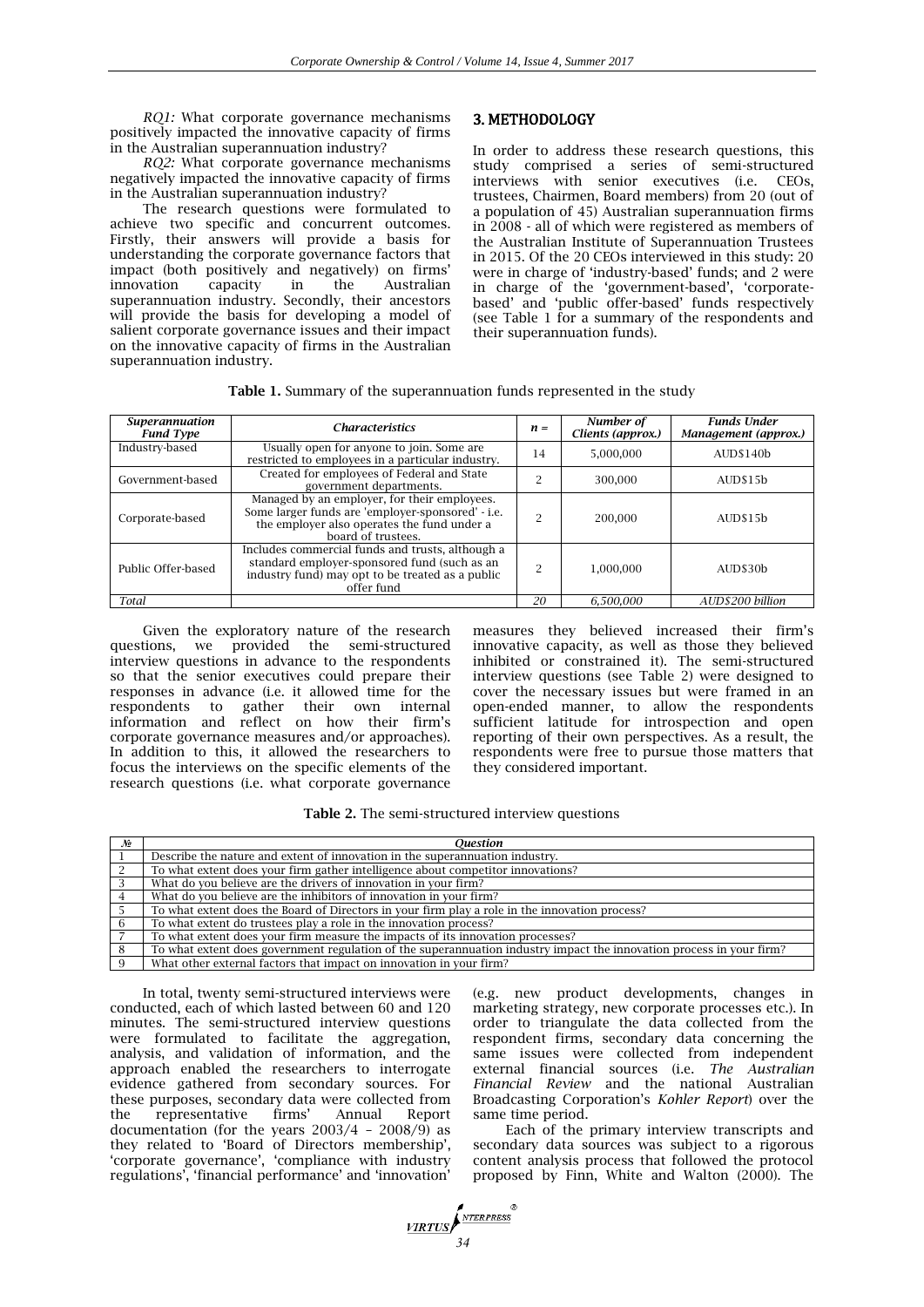content analysis and the verification of the conclusions drawn were facilitated by the use of the NVIVO (version 10) software package. Computer software programs such as NVIVO are of significant value in qualitative analysis and any subsequent theory building (Richards & Richards, 1995; Wickham & Woods, 2005). During the first stage of the content analysis, the aims and objectives of the research were identified, and the first-round coding rules were developed. Coding refers to the process of converting information into contextual values for the purposes of data storage, management and analysis allowing theme identification (Ticehurst & Veal, 2000). This research used the literature review as a guide to initially organise the data by the variables listed in Table 3.

#### **Table 3.** First-round coding variables and definitions

| Node                                   | Codina Rules                                                                     |
|----------------------------------------|----------------------------------------------------------------------------------|
| Aspects of corporate governance linked | This node captures any data that links corporate governance                      |
| positively to innovative capacity      | factors/policies/procedures positively with innovative capacity within the firm. |
| Aspects of corporate governance linked | This node captures any data that links corporate governance                      |
| negatively to innovative capacity      | factors/policies/procedures negatively with innovative capacity within the firm. |

In the second stage of the content analysis, all of the interview transcripts and secondary data were converted into MS Word™ format and entered into a codified NVIVO database. In the final stage of the content analysis, the coded data were further interrogated to detect any significant themes that emerged in terms of the drivers and inhibitors of innovative capacity as they related to corporate governance measures (see Table 4).

**Table 4.** Second-round coding variables and definitions

| Node                                   | Second-round coding (Emergent Themes)                                       |  |
|----------------------------------------|-----------------------------------------------------------------------------|--|
|                                        | A progressive organisational Culture                                        |  |
| Aspects of corporate governance linked | Top-management-led innovation agenda                                        |  |
| positively to innovative capacity      | An emphasis on marketing-oriented decisions at the Board of Directors level |  |
|                                        | Engaging in Co-opetition                                                    |  |
|                                        | A conservative/risk-averse organisational culture                           |  |
| Aspects of corporate governance linked | Unwillingness to deviate from a strict interpretation of regulation         |  |
| negatively to innovative capacity      | An emphasis on profit-oriented decisions at the Board of Directors level    |  |
|                                        | The absence of any formalised innovation processes within the firm          |  |

At regular intervals throughout the analysis, inter-coder reliability checks were taken to ensure that the data were coded consistently with the coding rules set in the first stage of the content analysis. The inter-coder reliability checking process for this research was based on the three-stage process recommended by Compton, Love and Sell (2012): firstly, the researchers developed and pretested the coding rules against all of the primary data gathered from the interviews (and as per the coding rules in Table 3). Secondly, the researchers developed an agreement as to how ambiguous data were to be handled (i.e. instances where data could either be coded into more than one code or where the data did not readily fit into an existing code). Thirdly, the researchers determined the level of inter-coder reliability achieved in the coding process by calculating its Krippendorff's Alpha. The researchers selected Krippendorff's Alpha as the measure as it is flexible enough to be used for any number of coders, and it can be used for determining the coding reliability of a wide range of (nominal, ordinal, interval and ratio) data. Typically, the Krippendorff's Alpha score needs to exceed 0.800 in order for the coding results to be considered reliable and replicable; the Krippendorff's Alpha score for this research was calculated as  $\alpha$  = 0.940.

In order to generate the necessary empirical knowledge, memos were maintained about the data, the first and second-round coding categories, and the relationships between them as they emerged (Wilson, 1985). Appendix 1 provides a summary of how the data were interrogated and how the validity of the relationships between the categories was verified through the memo analysis process. NVIVO has a facility for the creation and retention of such memos for later consideration and analysis. Utilising the memo capability within the NVIVO package, memo reports were generated by the software after second-round coding. From these reports, the trends and emerging themes became clearer. The themes emanating from the second-round of coding form the basis of the results section that follows.

#### 4. RESULTS

The broad research opportunity in this study was to develop a theoretical model that describes the impact of corporate governance mechanisms on the innovative capacity of firms in the superannuation sector. After reviewing the literature, the broad research opportunity was expressed as two specific research questions; the answers to these two specific research questions are presented below and form the basis of the theoretical model presented in this paper.

*RQ1:* What corporate governance mechanisms positively impacted the innovative capacity of firms in the Australian superannuation industry?

The second-round coding of the interviews and secondary data sources revealed three corporate governance mechanisms that positively impacted the innovative capacity of firms in the Australian superannuation industry: a organisational culture (i.e. a CEO/Board of Directorsled innovation agenda), the emphasis of the marketing orientation at the Board of Directors level, and a willingness to engage in co-opetition.

#### 4.1. A progressive organisational culture – CEO/Board of Directors-led innovation agenda

The first corporate governance mechanism that positively impacted the innovative capacity of the

*VIRTUS*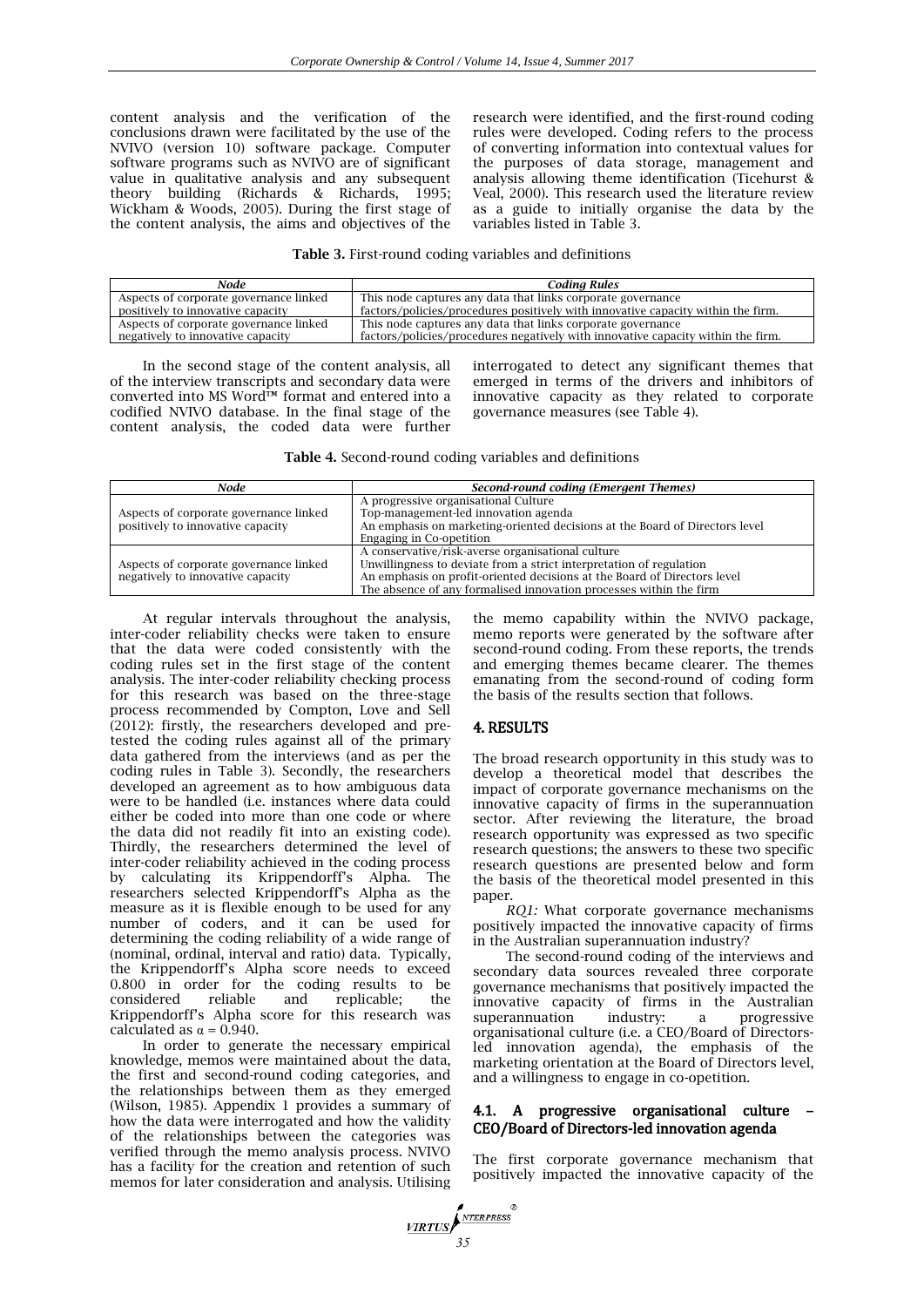superannuation firms sampled in this study related to the progressive organisational culture generated and perpetuated by a CEO/Board of Directors-led innovation agenda. This CEO/Board Directors-led innovation agenda had a two-fold effect: firstly, it set the tone for the role of industry regulation in the strategic decision-making process at the Board of Directors-level:

«We [the senior executives of the fund] are not fussed by regulation… We just get the approval of the Board and the [Australian Prudential Regulation](http://www.apra.gov.au/)  [Authority,](http://www.apra.gov.au/) if necessary. We are not stifled by corporate governance in any way.

…it the right environment to spawn innovation; otherwise you may be stifled by the regulatory environment.

Culture comes down to whether they see it as business or service. Where you stand on that spectrum determines level of innovation... innovation in this industry is about member services and using your abilities to deliver better service to members».

Respondent data indicated that industry regulation need not be viewed as a constraint on innovative capacity, but rather a framework that enabled the superannuation firms to engage proactively and positively with the relevant regulatory bodies. Thematic analysis indicated that respondents believed that a functional and proactive working relationship with the regulatory bodies created a relationship of trust and information flow that allowed the superannuation firm to test the boundaries of what regulatory bodies would be willing to accept in terms of innovation and newproduct development. Secondly, the progressive organisational culture positively reinforces the idea that innovative activity (most notably in the form of<br>new-product development, and new-process new-product development, and new-process development) was a desired and generously rewarded work product throughout the firm:

«Innovation is valued … and encouraged during the induction process for all staff members of this fund.

…innovation is driven by the CEO and the Executive team when they develop their business plan».

The progressive organisational culture underpinned by a CEO/Board of Directors-led innovation agenda had a flow-on effect to the HRM functions of the superannuation firm (i.e. the recruitment and selection, training and development, and compensation and benefits) that attracted and retained employees with a greater propensity for innovation in the industry. Similarly, the progressive organisational culture had an impact on the marketing strategies of the superannuation firms, which is discussed in the next section.

#### 4.2. An emphasis on marketing-oriented decisionmaking at the Board of Directors level

The second corporate governance mechanism that positively impacted the innovative capacity of the superannuation firms sampled in this study related to the marketing orientation that underpinned Board of Directors-level decision processes. Respondent data indicated that the greater the focus on determining and acting of customer/client needs the greater the level of innovative services and new products that were developed by the firms:

«…understanding the role of new technology is an exciting development – it gives our members the opportunity to 'carry' their super around with them. No longer will funds have to rely on its members reading the information in their statements, visiting their website or ringing their call centre.

Insights into the market led us to develop the first interactive online calculator of its kind in Australia.

When the Storm [Australian national Rugby League team] they are playing, their games are beamed into pubs and clubs where our members are actually working. Given the youth demographics of our members, the average age is 29, our members are probably out enjoying themselves …and watching the teams …we're sponsoring. Sponsoring sporting teams makes perfect sense and gives us greater bang for our dollars».

Similarly, the recognition that the<br>rannuation firms needed to positively superannuation firms needed to differentiate themselves in an increasingly crowded marketplace raised the level of competitive rivalry within the superannuation industry; this, in turn, led to the recognition that 'innovative activity' was actually a strategic necessity:

«… a number of the industry funds they are starting to develop complex products as they are looking at competing with retail funds… and industry funds have the belief that more complex products will help them compete.

This makes a huge difference…now we target different messages and allocate resources more efficiently to align with members' needs. This fund is innovative in the segmentation of work and development of portfolio analysis.

Large public offer funds have to be innovative otherwise members will simply join other funds».

In addition to this, the establishment of defined market positions encouraged international financial institutions to approach them with strategic investment opportunities, further freeing up the corporate resources and capabilities needed to offer even greater levels of innovation:

«…Our sheer size had attracted a large Investment bank, Goldman Sachs [located in the United States] which had gained market knowledge of the fact that this particular fund had an appetite for infrastructure assets, and directly approached the fund… this had dramatically cut costs as exorbitant fees had been paid to third parties who traditionally manage or brokerage deals within the industry».

The increased level of competitive rivalry in the Australian superannuation industry (which included a greater emphasis on marketing research, market positioning, and competitor intelligence gathering) had a subsequent effect on firm interrelationships, which is discussed in the next section.

#### 4.3. Willingness to engage in co-opetition

The third corporate governance mechanism that positively impacted the innovative capacity of the superannuation firms sampled in this study related to the willingness of the Board of Directors to engage in co-operative marketing strategies (i.e. "coopetition"). Respondent data indicated that the innovative capacity of individual firms was significantly augmented by the pooling of resources and experience between firms:

**17RTUS**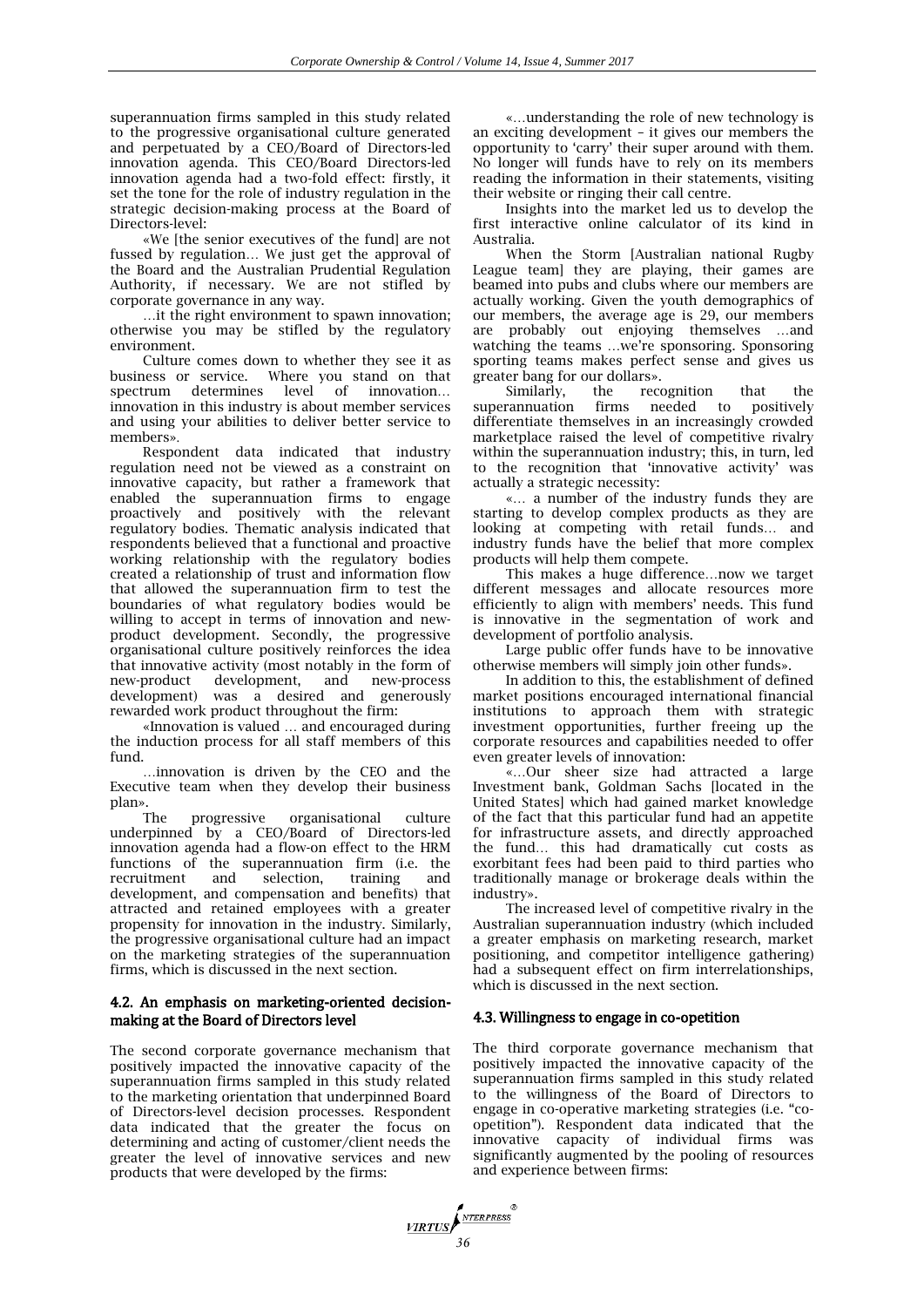«A good example of innovation was created where resources had been pulled together to establish an asset consultancy business for industry funds.

Innovation has been created where resources have been pulled together and established.

Innovation is created within industry funds by pooling resources and creating collective vehicles [like the Frontier joint-venture».

Respondents noted that co-opetition was most effective in increasing a firm's innovative capacity in two specific circumstances: firstly, where it allowed an individual firm to develop new products and services for their existing clientele (and with no cannibalisation of the cooperating firm's clientele); and secondly, where it enabled all of the cooperating firms to attract new clientele simultaneously.

*RQ2:* What corporate governance mechanisms negatively impacted the innovative capacity of firms in the Australian superannuation industry?

The second-round coding of the interviews and secondary data sources revealed four corporate governance mechanisms that negatively impacted the innovative capacity of firms in the Australian superannuation industry: a conservative/risk-averse organisational culture, an unwillingness to deviate from a strict interpretation of industry regulation, the emphasis on profit-oriented decisions at the Board of Directors level, and the absence of any formalised innovation processes in the firm.

#### 4.4. A conservative/risk-averse CEO/Board of **Directors**

The first corporate governance mechanism that negatively impacted innovative capacity related to the conservative nature of the firm's CEO/Board of Directors. Respondent data indicated that the composition of the Board of Directors (and perhaps more accurately, their attitude towards risk) had the most significant impact on superannuation firms' innovative capacity. The data suggested that the main issue was the role that 'risk-averse groupthink' played at the Board level – respondents noted that whilst only a percentage of Board members were likely to be significantly risk-averse in any given firm, their conservatism had a greater ability to influence decisions than those Board members that were more progressive in this particular industry:

«Essentially, the industry is expected to be risk averse and there is an expectation that our Board on behalf of the fund membership should make conservative decisions.

If one board member was uncomfortable with the motion about to be resolved by the majority of the trustees, then the entire board 'would fold' on that particular decision.

In relation to investment choices, I felt pressured into putting funds under management into the property and not innovation as a reaction to the market.

There is a general lack of desire to innovate due to the current board composition».

Respondents also suggested that when conservatism and risk-aversion was prevalent at the Board level, it negatively diminished the innovative capacity of firm's culture in three main ways: firstly, the signals sent from the firm's senior executives emphasised conservatism as the preferred strategic stance in the firm's decision-making (thereby signalling what types of activities would be rewarded and promoted in the firm); secondly, that any progressive or risk-averse ideas and discussions would be quickly shut down by conservative factions; and lastly, it perpetuated a fear of making mistakes (and lack of clarity about who would be blamed and what the punishment might be) amongst the firm's employees:

«The culture does not support innovation through any strategic leadership, the vision of the Board or from any formal platform at an operational level.

…it is extremely difficult to arrive at any constructive decision for the fund, let alone making any decision in relation to innovation.

I'm not sure where blame would lay with any innovation stuff ups…

We were here to serve the members' best interests and innovation does not centre on that».

#### 4.5. Unwillingness to deviate from a strict interpretation of industry regulation

The second corporate governance mechanism that negatively impacted innovative capacity related to the unwillingness of the CEO/Board of Directors to deviate from strict interpretations of industry regulation. Respondent data indicated that the impact that industry regulation has on the innovative capacity of superannuation firms is dependent on the extent to which their Board's perceive it as being a strict set of rules (as opposed to 'rigourous guidelines'), and the extent their Board's perceive it as requiring strict interpretation and adherence:

«Innovation is *difficult* in this sector... the fiduciary duty of a trustee runs *counter* to innovation.

We are *unable* to be innovative due to restrictions placed on us by current industry regulations…this industry is too over-regulated to support innovation.

One of the negative consequences of corporate governance is that it is an *inhibitor* of innovation».

That the greater the level of unwillingness to deviate from a strict interpretation of industry regulation, the less capacity the firm had (1) to work alongside regulatory bodies (if and when the need arose), and (2) to innovate effectively in response to opportunities and threats in the marketplace.

#### 4.6. An emphasis on short-term profit-oriented decision-making

The third corporate governance mechanism that negatively impacted innovative capacity related to the decision-making process being underpinned by a profit-oriented perspective at the Board of Directorslevel. Respondent data indicated that the more corporate governance decision-making emphasised controls on cash flows and returns-on-investment, the less was emphasised innovation and new product development:

«Our fund used a system for innovation; we focus our efforts in this process on passing through various 'gates'. Stage one involves asking the question 'does it fit with sustainable products?' Stage two involves a risk assessment process, and if there is an unmitigated risk to profit then they will not continue with the process.

NTERPRESS **VIRTUS** *37*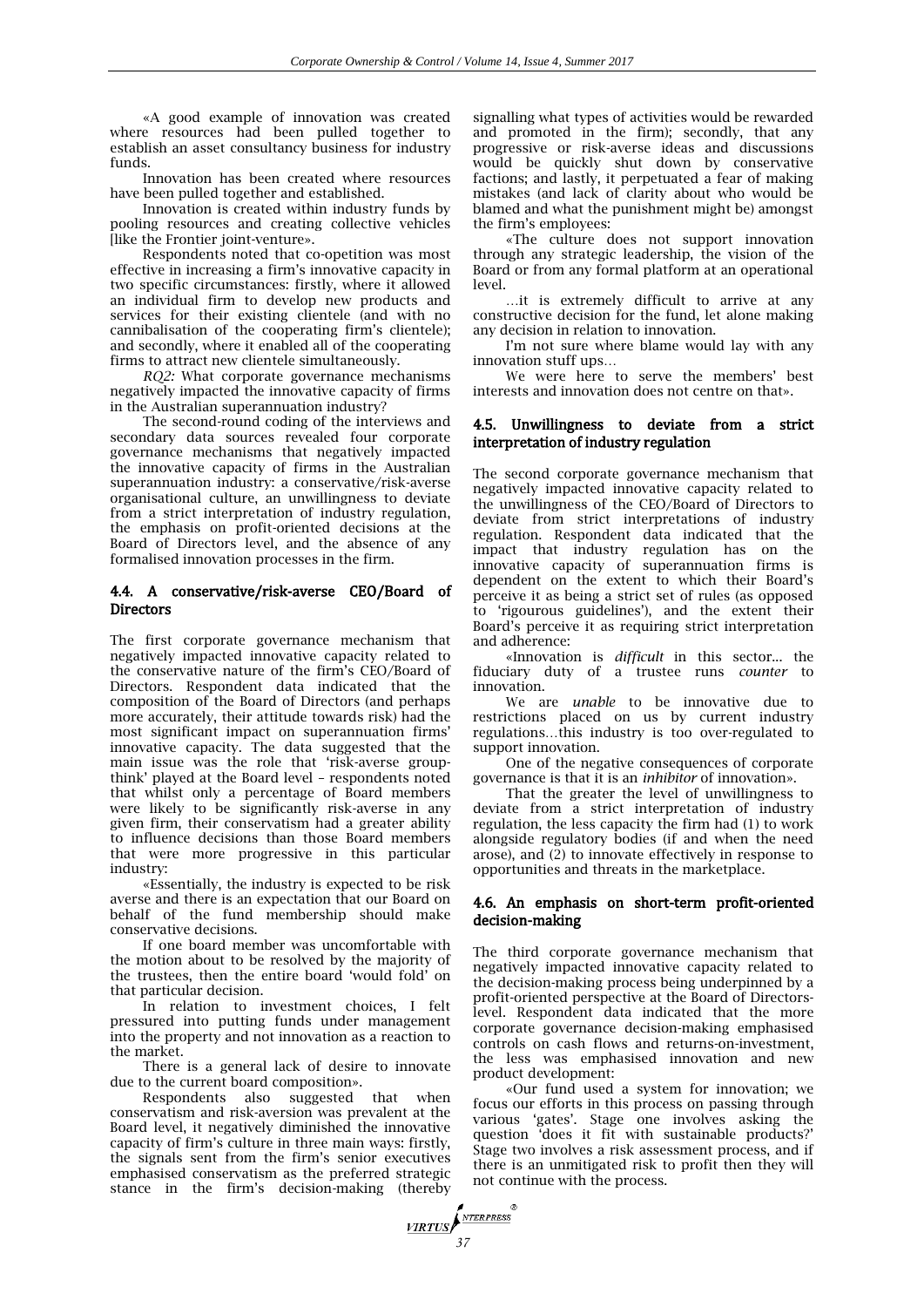The mandate is that industry funds have low costs, which *automatically* mean less innovation as it would cost money to develop innovative solutions and money to service innovative solutions.

…the industry doesn't have an 'innovation focus' or 'new product development focus'…rather just a 'growth focus'».

This finding effectively mirrors that associated with marketing-oriented decision-making discussed earlier; it suggests that achieving an optimal level of innovative capacity in this industry requires a balance be struck between a dependence on profitoriented decision-making (which emphasises cash flow be generated from a set of extant products/services) and marketing-oriented decision-<br>making (which emphasises new product making (which emphasises new development and innovations in terms of products/services).

#### 4.7. Absence of any formalised innovation processes

The fourth corporate governance mechanism negatively impacted innovative capacity related to the absence of any formalised innovation processes within the firm. Respondent data indicated that the lack of any formalised innovation processes meant that employees had no means and/or motivation to engage readily with other employees about new ideas, products and services. This lack of structural support for innovation resulted in institutionalised disconnects between employees and their array of potential ideas:

«…we did not really have a product development process to engage with, so we didn't bother.

There was no formal pipeline to promote new product development or any innovative idea within that culture …the process to date was random and ad hoc.

…no formal pipeline to promote new product development or any innovative idea within the culture of their fund and the process to date was random and *ad hoc*».

In addition to this, any innovations that were adopted by the firms with no formalised innovation processes were by necessity *ad hoc* in nature, and not nearly as effective, nor resource efficient, as they could have been.

### 5. DISCUSSION AND CONCLUSION

The exploratory findings have, in part, contributed to a theoretical understanding of the relationship between corporate governance mechanisms and innovative capacity in the Australian superannuation industry. Figure 1 presents a model of this relationship based on the primary and secondary data analysis conducted in this study and suggests two important implications for theory and practice. Firstly, the results suggest that specific corporate governance mechanisms in of themselves did not impact the innovative capacity of superannuation firms in Australia, but rather the underlying philosophy driving their implementation did. For example, each of the senior executives reported that their firm's corporate governance mechanisms served to fully comply with industry regulation – yet despite this, there were differences in the manner in which regulatory compliance impacted the firms' innovative capacity. Firms whose Board of Directors approached their regulatory compliance obligations with a progressive, marketing-oriented stance demonstrated a greater ability to use it to their competitive advantage than did those that possessed a conservative, profit-oriented stance. This underlying philosophy had the same differential effect across all of the corporate governance mechanisms in this study.

**Figure 1.** Modelling the relationship between corporate governance and innovative capacity in the Australian superannuation industry



Secondly, the underlying approaches to corporate governance mechanism implementation did not operate on a mutually exclusive basis; the findings of this study suggested instead that they operated on a continuum (i.e. it was important *how much* the firm's culture was progressive, not simply that it *was* progressive). Similarly, the data

demonstrated that it was possible for an individual firm to possess seemingly dichotomous organisational cultures (i.e. be simultaneously progressive and conservative), depending on factors such as type of corporate governance mechanism, time of financial year that a corporate governance issue occurred, shareholder sensitivities/demands,

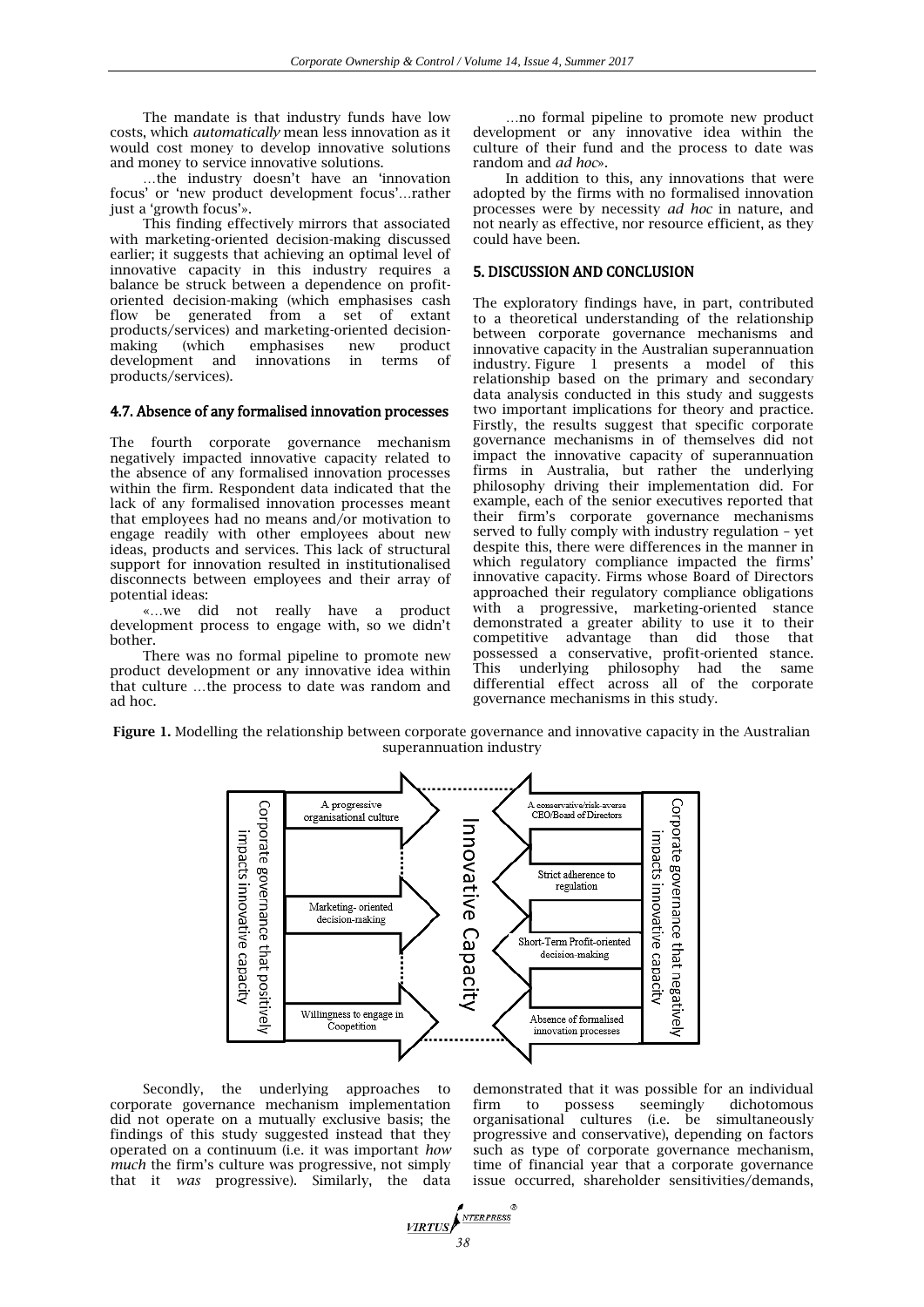external stakeholder pressure, etc. The study also supported that the continuum notion applied to the other underlying philosophies as well (i.e. that innovative capacity was dependent on the extent to which any particular corporate governance mechanism was underpinned by a marketing/profitorientation; the *level* of willingness to deviate from industry regulation; the *extent* that there are formalised innovation processes; and the *level* of willingness to engage in coopetition). To sum up, this research provides preliminary support for the notion that the innovative capacity of firms in the superannuation industry is a function of the tradeoffs between *approaches* to corporate governance, rather than the corporate governance mechanism itself; all firms must have sound corporate governance mechanisms in place, but it appears the degree to which the philosophies discussed in this paper combine that is the critical link to innovation.

#### 5.1. Limitations and future research opportunities

The findings of this study are based on the perspectives of the senior executives in a sample of 20 of Australia's listed superannuation firms. As such, they serve a limited purpose in building our understanding of the relationship between corporate governance mechanisms and the innovative capacity of firms in the superannuation industry. Although this study is limited in its scope, it does represent an initial exploration of the critical relationship that exists between Board-level functions and the ability of a superannuation firm to innovate in the Australian context. Further research is needed, therefore, that focuses on the experiences of other corporate governance actors in the Australian Board members, shareholders, shareholder activists, superannuation employees etc.) would assist in developing a finer-grained model than the one presented here. The complexities of the relationship also deserve further large-scale investigation (i.e. how different national cultures and government regulatory environments affect the relationship), as do the roles of important influencers of corporate governance decisionmaking (e.g. trustees, the media, shareholders, shareholder activists, financial analysis etc.).

#### REFERENCES

- 1. Ambachtsheer, K. (2007). *Pension revolution: A solution to the pensions crisis*. Wiley: New Jersey.
- 2. Blair, M. (2004). Ownership and control: Rethinking corporate governance for the twentyfirst century. In Clarke, T. (ed.) (2004). *Theories of corporate governance: The philosophical foundations of corporate governance*. Routledge: London.
- 3. Brenner, S.N. & Molander, E.A. (1977). Is the ethics of the business changing? *Harvard Business Review*. Boston.
- 4. Clark, G.L. (2003). *European pensions and global finance*. Oxford University Press: Oxford.
- 5. Clark, G.L. (2004). Pension fund governance: expertise and organisational form. *Journal of Pension Economics & Finance*, 3, 233–53.
- 6. Clark, G.L. (2006). Regulation of pension fund governance. In Clark G.L., Munnell A. & Orszag M. (eds.). *The Oxford Handbook of Pensions and Retirement Income.* Oxford University Press: Oxford, 483-500.

**17RTUS** 

- 7. Compton, D., Love, T.P. & Sell, J. (2012). Developing and accessing inter-coder reliability in studies of group interaction. *Sociological Methodology*, 42, 348–364.
- 8. Davis, J.H., Schoorman, F.D. & Donaldson, L. (1997). Towards a stewardship theory of management. *The Academy of Management Review*, 22(1), 20-47.
- 9. Donaldson, L. (1990). The ethereal hand: Organizational economics and management theory. *Academy of Management Review*, 15, 368- 381.
- 10. Donaldson, L. & Davis, J.H. (1994). Boards and company performance: Research challenges the conventional wisdom. *Corporate Governance: An International Review*, 2(3), 151-160.
- 11. Fama, E.F. & Jensen, M.C. (1985). Organizational forms and investment decisions. *Journal of Law & Economics*, 26(2), 302-26.
- 12. Finn, M., White, E.M. & Walton, M. (2000). The analysis of qualitative data: content analysis and semiological analysis. *Tourism and Leisure Research Methods: Data Collection, Analysis and Interpretation*, 134-162. Harlow: Pearson Education.
- 13. Kesner, I. & Johnson, R. (1990). An investigation of the relationship between board composition and stockholder suits. *Strategic Management Journal,*  11(4), 327-336.
- 14. King Committee on Corporate Governance (UK) (2002) London, UK.
- 15. KPMG (2012). *Evolving superannuation industry trends*. KPMG: Victoria. Australia.
- 16. Lazonick, W. (1998). Organizational learning and international competition. In Michie, J. & Smith, J.G. (eds.). *Globalization, Growth and Governance: Creating an Innovative Economy*. Oxford Press: Oxford, 204-238.
- 17. Miles, M.B. & Huberman, A.M. (1994). *Qualitative data analysis.* London: Sage Publications.
- 18. O'Sullivan, M (2000). *Contests for corporate control: Corporate governance and economic performance in the United States and Germany*. Oxford University Press: Oxford.
- 19. Porter, M.E. (1996). What is strategy? *Harvard Business Review*, 74(6), 61-78.
- 20. Rice, I. & McEwin, M. (2002). *Superannuation fees and competition*. Report prepared by Philllips Fox Actuaries & Consultants for the Investment and Financial Services Association.
- 21. Richards, T. & Richards, L. (1995). Using computers in qualitative research. In Denzin, N. and Lincoln, Y. (Eds.). *Handbook of Qualitative*  Research, 445-462*.* Upper Saddle River: Sage Publishers.
- 22. Ticehurst, G.W. & Veal, A.J. (2000). *Business research methods.* Melbourne: Addison Wesley Longman Publishers.
- 23. Tricker, R.I. (1994). *International corporate governance. Text, readings and case*s. Prentice Hall: Sydney.
- 24. Urwin, R. & Clarke, G. (2009). Challenges facing UK pension fund governance. Retrieved from the World Wide Web: www.towerswatson.com
- 25. Wang, J., Dewhirst, H. & Dudley, D. (1992). Board of directors and stakeholder orientation. *Journal of Business Ethics*, 11(2), 115-123.
- 26. Wickham, M.D. & Woods, M. (2005). Reflecting on the strategic use of CAQDAS to manage and report on the qualitative research process. *The Qualitative Report*, 10(4), 687-702.
- 27. Wilson, H.S. (1985). *Research in nursing.* USA: Addison-Wesley.